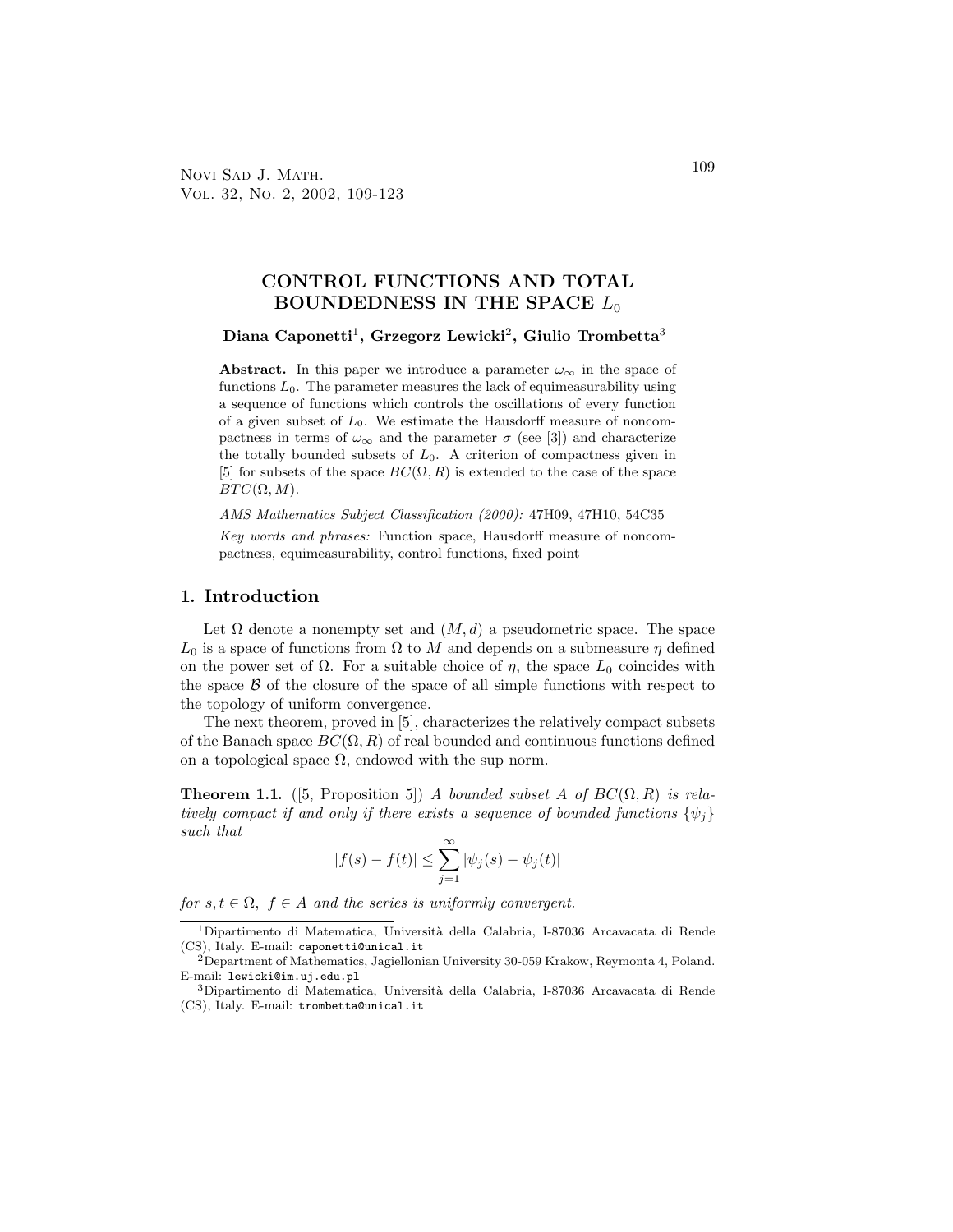The introduction of some numerical parameters in spaces of measurable functions and their comparison with the Hausdorff measure of noncompactness has allowed many authors to generalize some classical compactness results (see for example  $[2], [3], [6], [8]$ . In connection to Theorem 1.1 in this paper we introduce a parameter  $\omega_{\infty}$  which measures for a given subset of  $L_0$  the lack of equimeasurability using a sequence of functions which controls the oscillations of every function of the set. We compare the parameter  $\omega_{\infty}$  with the two parameters  $\sigma$ and  $\omega$  introduced in [3]. We obtain inequalities (Corollary 3.6) which summarize the results. We derive some estimates of the Hausdorff measure of noncompactness in terms of  $\omega_{\infty}$  and  $\sigma$ , which allow us to characterize the totally bounded subset of  $L_0$ . We observe that the results generalize to the case in which M is a uniform space.

In the case the submeasure  $\eta$  is  $\sigma$ -subadditive we obtain a better formulation of the inequality  $\omega_{\infty}(A) \leq 2\sigma(A) + \omega(A)$ . This result in the space  $\beta$  generalizes Theorem 1.1 to subsets of the space  $BTC(\Omega, M)$  of all continuous functions, from a topological space  $\Omega$  to M, for which  $f(\Omega)$  is totally bounded.

If M is a normed space,  $\sigma + \omega_{\infty}$  is a measure of noncompactness in the space B with respect to which the Sadovskii fixed point theorem can be formulated.

### 2. Preliminaries

Let  $(X, \rho)$  be a pseudometric space. For  $x_0 \in X$  and  $r > 0$ , denote by  $B(x_0, r) = \{x \in X : \rho(x_0, x) \leq r\}$  the closed ball with center  $x_0$  and radius r. Let  $Y \subseteq X$ . The symbol diam $Y = \sup\{\rho(x, y) : x, y \in Y\}$  stands for the diameter of Y. The Hausdorff measure of noncompactness  $\gamma(Y)$  is the infimum of all  $\epsilon > 0$  such that Y has a finite  $\epsilon$ -net in X, i.e. there is a finite subset  $\{y_1, \dots, y_h\}$  of X such that  $Y \subseteq \bigcup_{i=1}^h B(y_i, \epsilon)$ .

We recall the definitions of the spaces  $L_0$  and  $\beta$  (see [3]). Let  $\Omega$  be a nonempty set,  $M = (M, d)$  a pseudometric space and  $\eta : \mathcal{P}(\Omega) \to [0, +\infty]$  a submeasure defined on the power set of  $\Omega$ . The space  $F = \{f : \Omega \to M\}$  is endowed with the pseudometric defined for all  $f, g \in F$  by

$$
\rho_{\eta}(f,g) = \inf\{a > 0 : \eta(\{x \in \Omega : d(f(x), g(x)) \ge a\}) \le a\},\
$$

where we assume inf  $\emptyset = +\infty$ . Let  $\mathcal{A} \subseteq \mathcal{P}(\Omega)$  be an algebra. A function  $s \in F$ is called A-simple if there are a finite number of elements  $m_1, \dots, m_n \in M$ such that  $s(\Omega) = \{m_1, ..., m_n\}$  and  $s^{-1}(m_i) \in A$ , for  $i = 1, ..., n$ . Then  $L_0 =$  $L_0(\mathcal{A}, \Omega, M, \eta)$  is the closure of the set of all  $\mathcal{A}$ -simple functions in  $(F, \rho_n)$ .

Moreover, we define  $\rho_{\infty}: F \times F \to [0, +\infty]$  by setting

$$
\rho_{\infty}(f,g) = \sup \{ d(f(x), g(x)) : x \in \Omega \}
$$

and denote by  $\mathcal{B} = \mathcal{B}(\mathcal{A}, \Omega, M)$  the closure of the set of all  $\mathcal{A}$ -simple functions in  $(F, \rho_{\infty})$ . As  $\rho_{\eta}(f,g) \leq \rho_{\infty}(f,g)$ , for all  $f,g \in F$ , we always have  $\mathcal{B} \subseteq L_0$ . We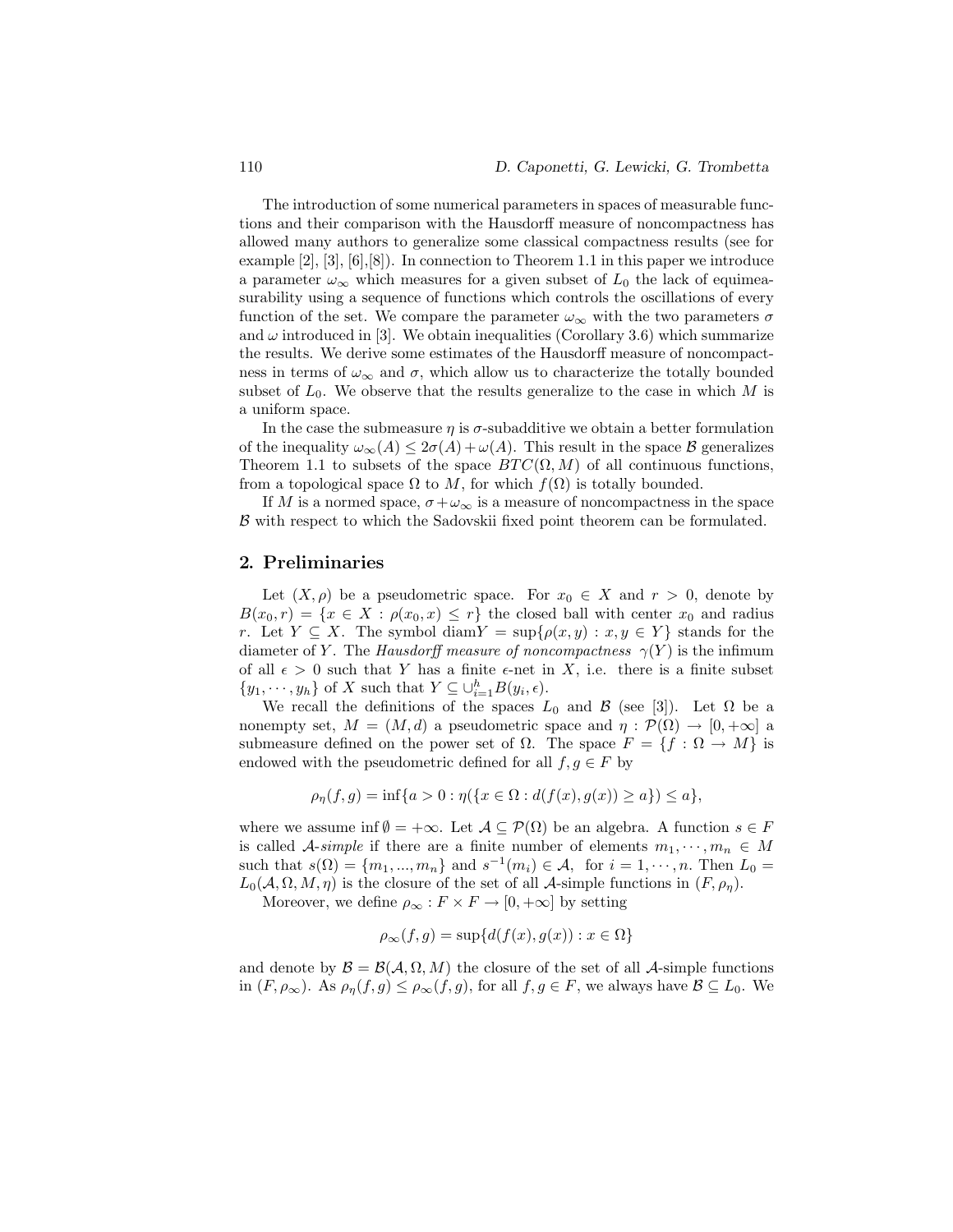Control functions and total boundedness in the space  $L_0$  111

define  $\eta_{\infty}(G) = 0$  if  $G = \emptyset$  and  $\eta_{\infty}(G) = +\infty$  if  $\emptyset \neq G \in \mathcal{P}(\Omega)$ , then  $\rho_{\infty} = \rho_{\eta_{\infty}}$ . Therefore, when  $\eta = \eta_{\infty}$  the space  $\beta$  coincides with  $L_0$ .

## 3. Inequalities in the space  $L_0$

**Definition 3.1** Let  $A \subseteq L_0$ . For any  $j = 1, 2, \dots$ , we define:

 $\omega_i(A) = \inf \{ \epsilon > 0 : \exists \psi_1, \psi_2, \cdots, \psi_i \in L_0 \text{ such that, } \forall f \in A, \text{ there exists }$  $D_f \subseteq \Omega$  with  $\eta(D_f) \leq \epsilon$  and,  $\forall s, t \in \Omega \setminus D_f$ ,  $d(f(s), f(t)) \leq \epsilon +$  $\frac{j}{\sqrt{2}}$  $i=1$  $d(\psi_i(s), \psi_i(t))\}$ 

and

 $\omega_{\infty}(A) = \inf \{ \epsilon > 0 : \exists \text{ a sequence } \{ \psi_j \} \text{ in } L_0 \text{ such that, } \forall f \in A,$ there exists  $D_f \subseteq \Omega$  with  $\eta(D_f) \leq \epsilon$  and,  $\forall s, t \in \Omega \setminus D_f$ ,

$$
d(f(s), f(t)) \le \epsilon + \sum_{j=1}^{\infty} d(\psi_j(s), \psi_j(t))
$$

and the series is uniformly convergent in  $\Omega \times \Omega$ , i.e.  $\forall \delta > 0$  $\exists j_0 \in N$  such that  $\sum_{j=j_0+1}^{\infty} d(\psi_j(s), \psi_j(t)) < \delta, \forall s, t \in \Omega.$ 

The functions  $\psi_j$  are called *control functions*.

We observe that  $\omega_{\infty}(A) \leq \omega_{j+1}(A) \leq \omega_j(A)$  for any  $j = 1, 2, \cdots$ . Indeed, given  $\epsilon > 0$ , find  $\psi_1, \psi_2, \cdots, \psi_j \in L_0$  using the definition of  $\omega_j(A)$ . Then, for any arbitrarily chosen  $x \in M$ , it suffices to set  $\psi_i(s) = x$  for  $i = j + 1, j + 2, \cdots$ .

**Proposition 3.2.** Assume diam $M = +\infty$  and let A be a subset of  $L_0$ . Then  $\omega_1(A) = \omega_i(A) = \omega_\infty(A)$ , for every  $j = 2, 3, \cdots$ .

*Proof.* Let  $j \geq 2$  be fixed. To prove the proposition it suffices to show that  $\omega_1(A) \leq \omega_i(A)$  and  $\omega_1(A) \leq \omega_{\infty}(A)$ .

In order to prove the first inequality, choose  $\delta > 0$  and find  $\psi_1, \dots \psi_j \in L_0$ and for  $f \in A$  a subset  $D'_f$  of  $\Omega$  with  $\eta(D'_f) < \omega_j(A) + \frac{\delta}{2}$  such that

(1) 
$$
d(f(s), f(t)) \leq \omega_j(A) + \frac{\delta}{2} + \sum_{i=1}^j d(\psi_i(s), \psi_i(t))
$$

for  $s, t \in \Omega \setminus D'_f$ . For any  $i = 1, \dots, j$ , choose an A-simple function  $s_i$  such that  $\rho_{\eta}(s_i, \psi_i) < \frac{\delta}{4j}$ . Set  $D_{\delta,i} = \{t \in \Omega : d(s_i(t), \psi_i(t)) \geq \frac{\delta}{4j}\}\$ and let  $D_{\delta} = \bigcup_{i=1}^j D_{\delta,i}$ . Then  $\eta(D_{\delta}) \leq \frac{\delta}{4}$  and for every  $t \in \Omega \setminus D_{\delta}$  and  $i = 1, \dots, j$  we have

(2) 
$$
d(s_i(t), \psi_i(t)) \leq \frac{\delta}{4j}.
$$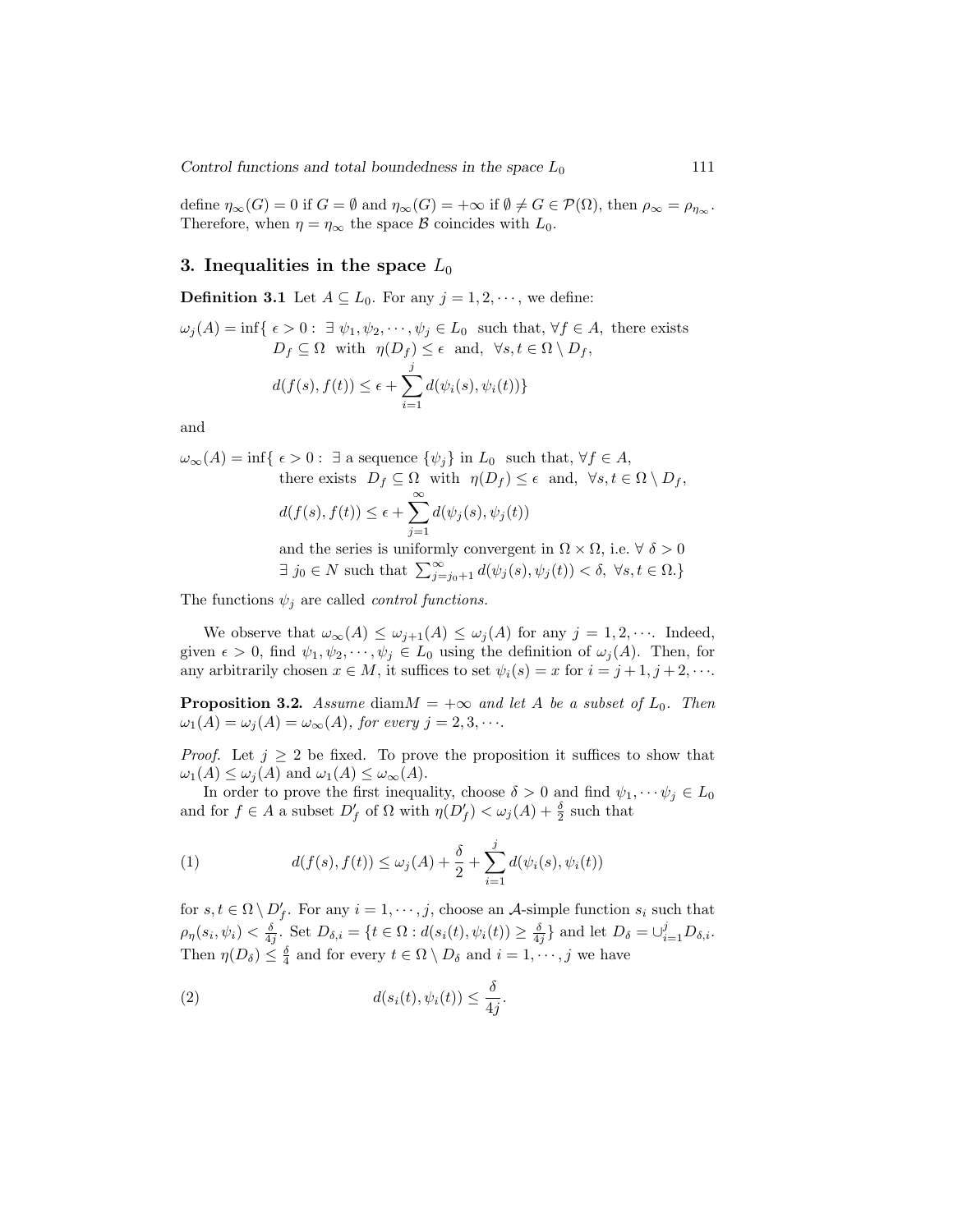Let  $A_1, \dots, A_m$  be a partition of  $\Omega$  in  $\mathcal A$  such that the function  $s_i$ , for  $i = 1, \dots, j$ , is constant on each  $A_h$ , for  $h = 1, \dots, m$ . Fix a point  $x_h \in A_h$  for every  $h = 1, \dots, m$ , and set

$$
c = \max_{1 \leq h,k \leq m} \max_{1 \leq i \leq j} d(s_i(x_h), s_i(x_k)).
$$

Since diam $M = +\infty$  we can choose  $y_1, \dots, y_m \in M$  such that

$$
d(y_h, y_k) \geq jc,
$$

for any  $1 \leq h, k \leq m$  with  $h \neq k$ . We define an A-simple function  $\varphi$  on  $\Omega$  by setting

$$
\varphi(t) = y_h, \quad \text{for } t \in A_h \ \ (h = 1, \cdots, m).
$$

Then for  $s, t \in \Omega$ , with  $s \in A_h$  and  $t \in A_k$  for some  $h \neq k$ , we have

(3) 
$$
\sum_{i=1}^{j} d(s_i(s), s_i(t)) \leq jc \leq d(\varphi(s), \varphi(t)).
$$

By (2) and (3) for  $s, t \in \Omega \setminus D_{\delta}$  we have

X j i=1 d(ψi(s), ψi(t)) ≤ X j i=1 <sup>d</sup>(ψi(s), si(s)) +<sup>X</sup> j i=1 <sup>d</sup>(si(s), si(t)) +<sup>X</sup> j i=1 d(si(t), ψi(t)) δ

Let 
$$
f \in A
$$
. Set  $D_f = D'_f \cup D_\delta$ , then  $\eta(D_f) < w_j(A) + \delta$  and by (1) and (4) for  $s, t \in \Omega \setminus D_f$  we obtain

$$
d(f(s), f(t)) \le w_j(A) + \delta + d(\varphi(s), \varphi(t)).
$$

 $\frac{\sigma}{2}+d(\varphi(s),\varphi(t)).$ 

By the arbitrariness of  $\delta$ ,  $\omega_1(A) \leq \omega_j(A)$ .

 $(4) \leq$ 

Now we show that  $\omega_1(A) \leq \omega_{\infty}(A)$ . Choose  $\delta > 0$  and find a sequence of control functions  $\{\psi_j\}$  in  $L_0$  and for  $f \in A$  a subset  $D'_f$  of  $\Omega$  with  $\eta(D'_f)$  <  $\omega_{\infty}(A) + \frac{\delta}{3}$  such that

$$
d(f(s), f(t)) \le \omega_{\infty}(A) + \frac{\delta}{3} + \sum_{j=1}^{\infty} d(\psi_j(s), \psi_j(t)),
$$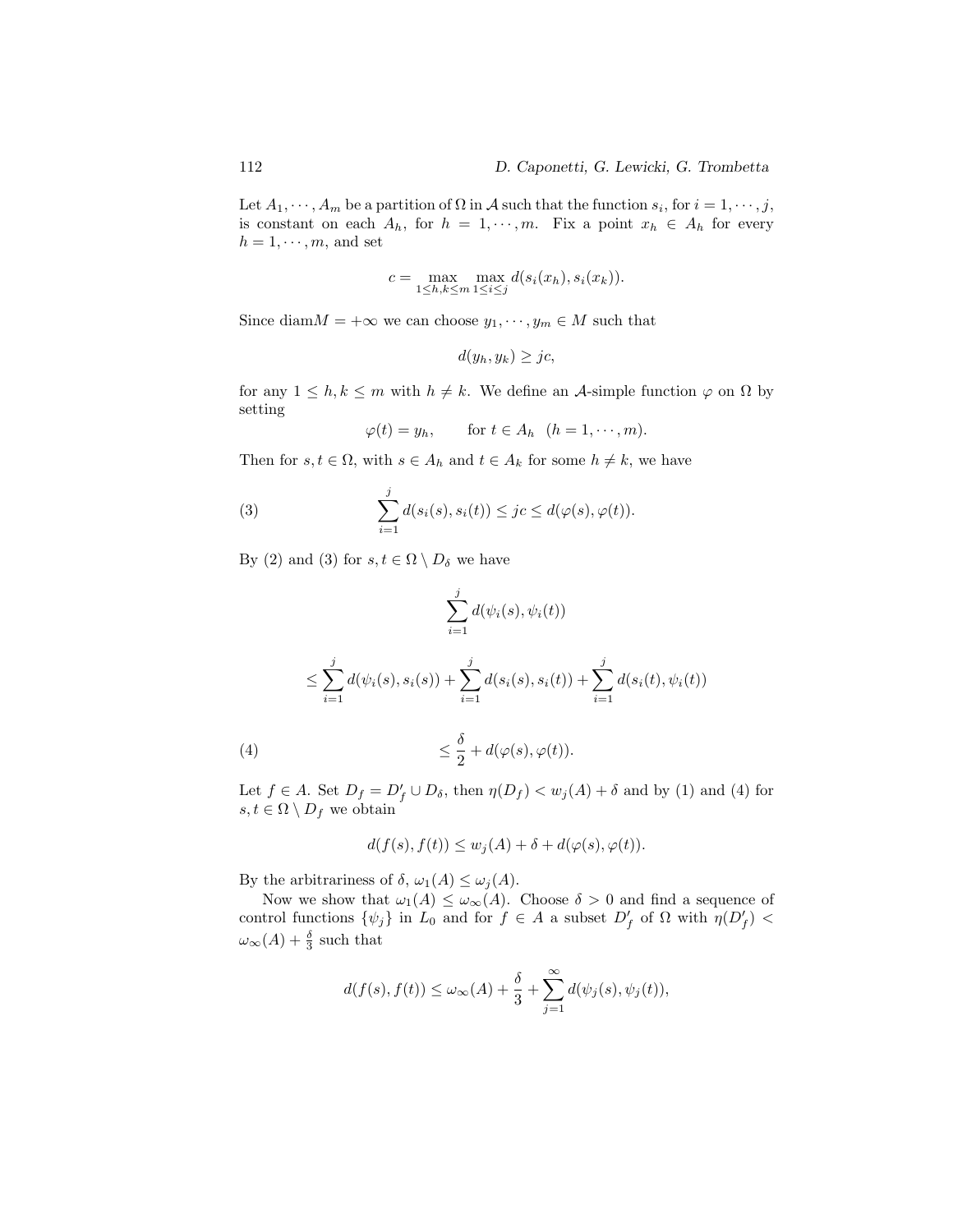for  $s, t \in \Omega \setminus D'_f$ . Let  $j_0 \in N$  such that

$$
\sum_{j=j_0+1}^{\infty} d(\psi_j(s), \psi_j(t)) < \frac{\delta}{3}.
$$

Using the previous argument find a set  $D_{\delta}$  with  $\eta(D_{\delta}) \leq \frac{\delta}{6}$  and an A-simple function  $\varphi$  on  $\Omega$  such that

$$
\sum_{j=1}^{j_0+1} d(\psi_j(s), \psi_j(t)) \le \frac{\delta}{3} + d(\varphi(s), \varphi(t))
$$

for  $s, t \in \Omega \setminus D_{\delta}$ .

Set  $D_f = D'_f \cup D_\delta$  then  $\eta(D_f) < \omega_\infty(A) + \delta$  and

$$
d(f(s), f(t)) \le \omega_{\infty}(A) + \delta + d(\varphi(s), \varphi(t)),
$$

for all  $f \in A$  and  $s, t \in \Omega \setminus D_f$ . By the arbitrariness of  $\delta$ ,  $\omega_1(A) \leq \omega_{\infty}(A)$  and the proof is complete.  $\Box$ 

The following example shows that if  $\dim M < +\infty$ , then Proposition 3.2 fails to hold.

**Example 3.3** Let  $M = [0, 1]$  and  $\Omega = [0, +\infty)$ . Let  $s_1 = \chi_{[0,1]}$  and  $s_2 = \chi_{[0,2]}$ be the characteristic functions of the intervals  $[0, 1]$  and  $[0, 2]$ , respectively.

Set  $A = \{s_1, s_2\} \subseteq \mathcal{B}(\mathcal{P}(\Omega), [0, +\infty), [0, 1])$ , then  $\omega_2(A) = 0$  but it is easy to verify  $\omega_1(A) \neq 0$ .  $\Box$ 

We recall the definition of the parameters  $\omega(A)$  and  $\sigma(A)$  given in [3]. Let  $A \subseteq L_0$ , then

 $\omega(A) = \inf \{ \epsilon > 0 : \text{there exists a finite partition } \{A_1, \dots, A_n\} \text{ of } \Omega \text{ in } A \}$ such that,  $\forall f \in A$ , there exists  $D_f \subseteq \Omega$  with  $\eta(D_f) \leq \epsilon$ and diam $f(A_i \setminus D_f) \leq \epsilon$ , for  $i = 1, 2, \dots, n$ ,

 $\sigma(A) = \inf \{ \epsilon > 0 : \exists M_0 \subseteq M \text{ with } \gamma(M_0) \leq \epsilon \text{ such that, } \forall f \in A,$ there exists  $E_f \subseteq \Omega$  with  $\eta(E_f) \leq \epsilon$  and  $f(\Omega \setminus E_f) \subseteq M_0$ .

**Theorem 3.4.** Let  $A \subseteq L_0$ . Then  $\omega(A) \leq \omega_{\infty}(A)$ .

*Proof.* Let  $\delta > 0$  be given. By the definition of  $\omega_{\infty}(A)$ , choose a sequence of control functions  $\{\psi_j\}$  in  $L_0$  and, for each  $f \in A$ , a set  $D'_f \subseteq \Omega$  with  $\eta(D_f') < \omega_\infty(A) + \frac{\delta}{3}$ , such that for all  $s, t \in \Omega \setminus D_f'$  we have

(5) 
$$
d(f(s), f(t)) \leq \omega_{\infty}(A) + \frac{\delta}{3} + \sum_{j=1}^{\infty} d(\psi_j(s), \psi_j(t)),
$$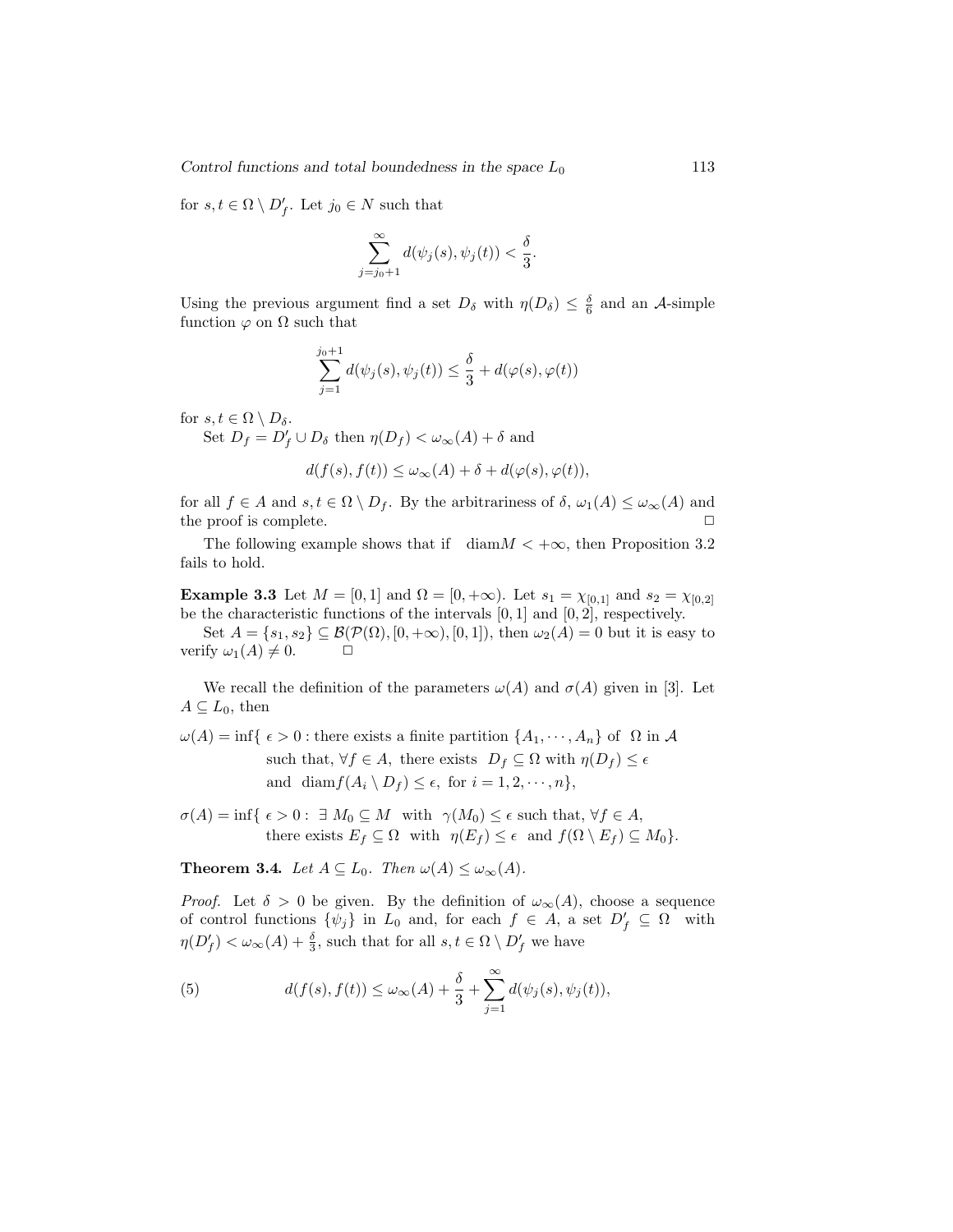.

where the series is uniformly convergent in  $\Omega \times \Omega$ . Take  $j_0 \in N$  such that for all  $s, t \in \Omega$  we have

(6) 
$$
\sum_{j=j_0+1}^{\infty} d(\psi_j(s), \psi_j(t)) < \frac{\delta}{3}
$$

Observe that  $\omega\{\psi_1, \psi_2, \cdots, \psi_{j_0}\} = 0$ , hence there exists a partition  $\{A_1, \cdots, A_n\}$ of  $\Omega$  in A and for each  $j = 1, 2, \dots, j_0$  there exists  $D_j \subseteq \Omega$  with  $\eta(D_j) < \frac{\delta}{3j_0}$ such that for  $s, t \in A_i \setminus D_j$  we have

$$
d(\psi_j(s), \psi_j(t)) \le \frac{\delta}{3j_0}
$$

for each  $i = 1, 2, \dots, n$  and  $j = 1, 2, \dots, j_0$ . Consequently, for all  $s, t \in A_i \setminus I$  $\cup_{j=1}^{j_0} D_j$ , we have

(7) 
$$
\sum_{j=1}^{j_0} d(\psi_j(s), \psi_j(t)) \leq \frac{\delta}{3}.
$$

Let  $f \in A$  be fixed. Set  $D_f = D'_f \cup (\cup_{j=1}^{j_0} D_j)$ . Observe that  $\eta(D_f) < \omega_{\infty}(A) + \delta$ . By  $(5)-(7)$  we obtain,

$$
\text{diam} f(A_i \setminus D_f) \le \omega_\infty(A) + \delta,
$$

for each  $i = 1, 2, \dots, n$ . Consequently,  $\omega(A) \leq \omega_{\infty}(A) + \delta$ , for any  $\delta > 0$ , which completes the proof.  $\Box$ 

**Theorem 3.5.** Let  $A \subseteq L_0$ . Then  $\lim_{j \to \infty} \omega_j(A) \leq 2\sigma(A) + \omega(A)$ .

*Proof.* Let  $\delta > 0$  be given. To prove our result, it is enough to show that for any  $\delta > 0$ , there exists an integer  $n_{\delta} \geq 1$  for which

(8) 
$$
\omega_{n\delta}(A) \leq 2\sigma(A) + \omega(A) + \delta.
$$

To this end, choose a partition  $\{A_1, A_2, \dots, A_{n_\delta}\}$  of  $\Omega$  in  $\mathcal A$  and, for each  $f \in A$ , a set  $D'_f \subseteq \Omega$  with  $\eta(D'_f) < \omega(A) + \frac{\delta}{2}$  such that

$$
\text{diam} f(A_i \setminus D'_f) \le \omega(A) + \frac{\delta}{2}
$$

for  $i = 1, 2, \dots, n_{\delta}$ .

Then, applying the definition of  $\sigma(A)$ , we can select a set  $M_0 \subseteq M$  such that  $\gamma(M_0) < \sigma(A) + \frac{\delta}{2}$  and

$$
f(\Omega \setminus E_f) \subseteq M_0.
$$

for any  $f \in A$ , where  $E_f \subseteq \Omega$  and  $\eta(E_f) < \sigma(A) + \frac{\delta}{2}$ .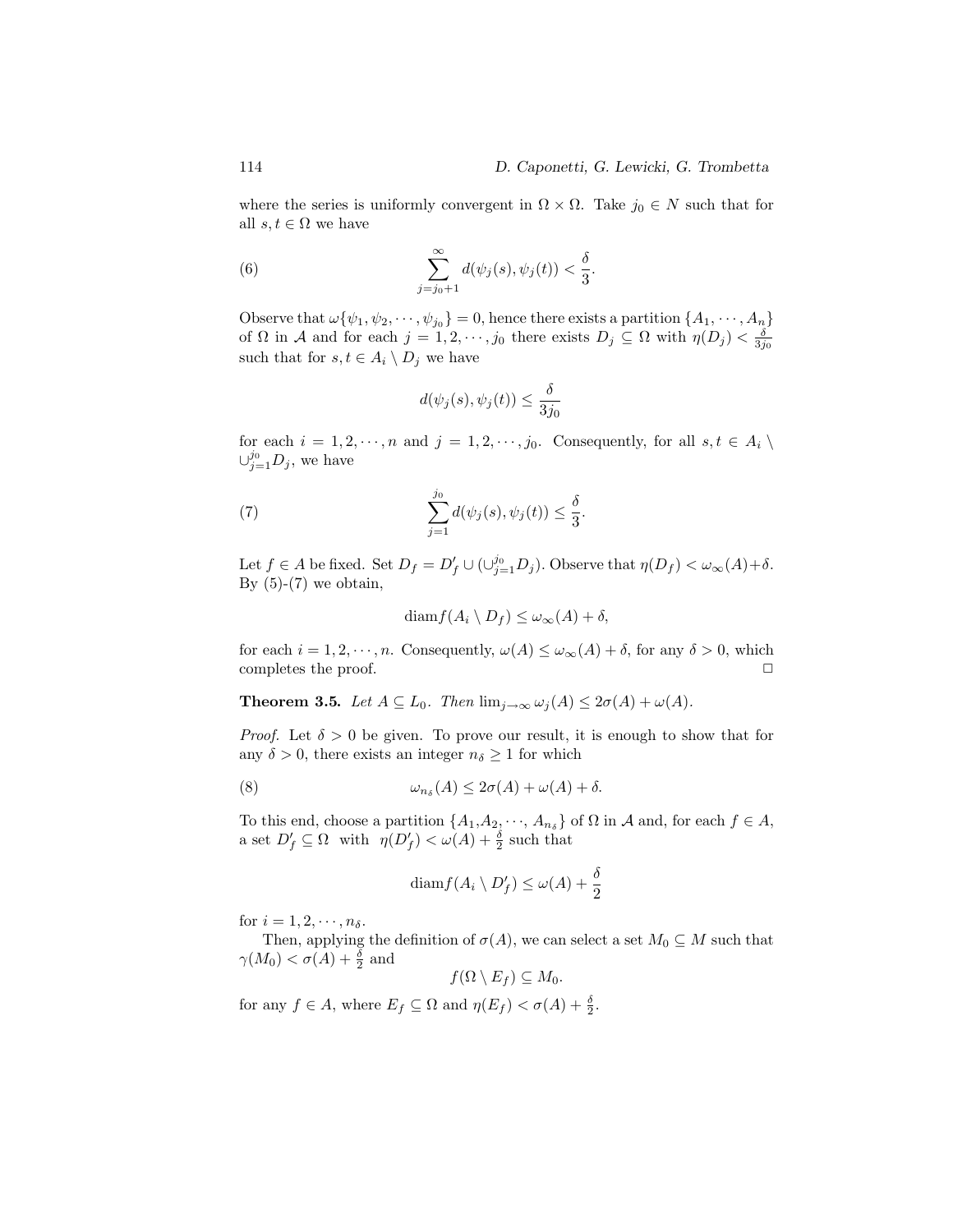Control functions and total boundedness in the space  $L_0$  115

Denote by  $\xi_1, \dots, \xi_h$  points of M for which  $M_0 \subseteq \bigcup_{i=1}^h B(\xi_i, \sigma(A) + \frac{\delta}{2}).$ Choose  $x_0, y_0 \in \{\xi_1, \dots, \xi_h\}$  such that

$$
\max_{1 \le i,j \le h} d(\xi_i, \xi_j) = d(x_0, y_0).
$$

Set

$$
\psi_i(s) = \begin{cases} x_0 & \text{if } s \in A_i \\ y_0 & \text{if } s \notin A_i \end{cases}
$$

for  $i = 1, 2, \dots, n_{\delta}$ . Notice that  $\sum_{n=1}^{n_{\delta}}$  $i=1$  $d(\psi_i(s), \psi_i(t))$  is equal to  $2d(x_0, y_0)$  if  $s \in$  $A_i, t \in A_j$  for some  $1 \leq i, j \leq n_\delta$  with  $i \neq j$ , and is equal to zero if  $s, t \in A_i$  for

some  $1 \leq i \leq n_{\delta}$ . Let  $f \in A$  be fixed. Set  $D_f = E_f \cup D'_f$ . Then  $\eta(D_f) < \sigma(A) + \omega(A) + \delta$ .

Take any  $s, t \in \Omega \setminus D_f$ . If  $s \in A_i$  and  $t \in A_j$  for some  $1 \leq i, j \leq n_\delta$  with  $i \neq j$ , choose  $1 \leq i(s), i(t) \leq h$  such that  $f(s) \in B(\xi_{i(s)}, \sigma(A) + \frac{\delta}{2})$  and  $f(t) \in$  $B(\xi_{i(t)}, \sigma(A) + \frac{\delta}{2})$ . Then

$$
d(f(s), f(t)) \le d(f(s), \xi_{i(s)}) + d(f(t), \xi_{i(t)}) + d(\xi_{i(s)}, \xi_{i(t)})
$$

(9) 
$$
\leq 2\sigma(A) + \delta + d(x_0, y_0) \leq 2\sigma(A) + \delta + \sum_{i=1}^{n_{\delta}} d(\psi_i(s), \psi_i(t)).
$$

If  $s, t \in A_i$  for some  $1 \leq i \leq n_\delta$ , we have

(10) 
$$
d(f(s), f(t)) \le \omega(A) + \frac{\delta}{2}.
$$

By (9) and (10) we obtain (8), and the proof is complete.  $\Box$ 

Combining Theorem 3.4 and Theorem 3.5 we obtain the following corollary.

Corollary 3.6. Let  $A \subseteq L_0$ . Then

$$
\omega(A) \le \omega_{\infty}(A) \le 2\sigma(A) + \omega(A).
$$

Moreover, if  $\sigma(A) = 0$ , then  $\omega(A) = \omega_{\infty}(A)$ .

By [3, Theorem 2.1], for any subset  $A$  of  $L_0$ , we have

$$
\max\{\frac{1}{2}\omega(A), \ \sigma(A)\} \le \gamma(A) \le \sigma(A) + \omega(A).
$$

Therefore, by Corollary 3.6, we obtain the following estimates for the Hausdorff measure of noncompactness in terms of the parameters  $\sigma$  and  $\omega_{\infty}$ .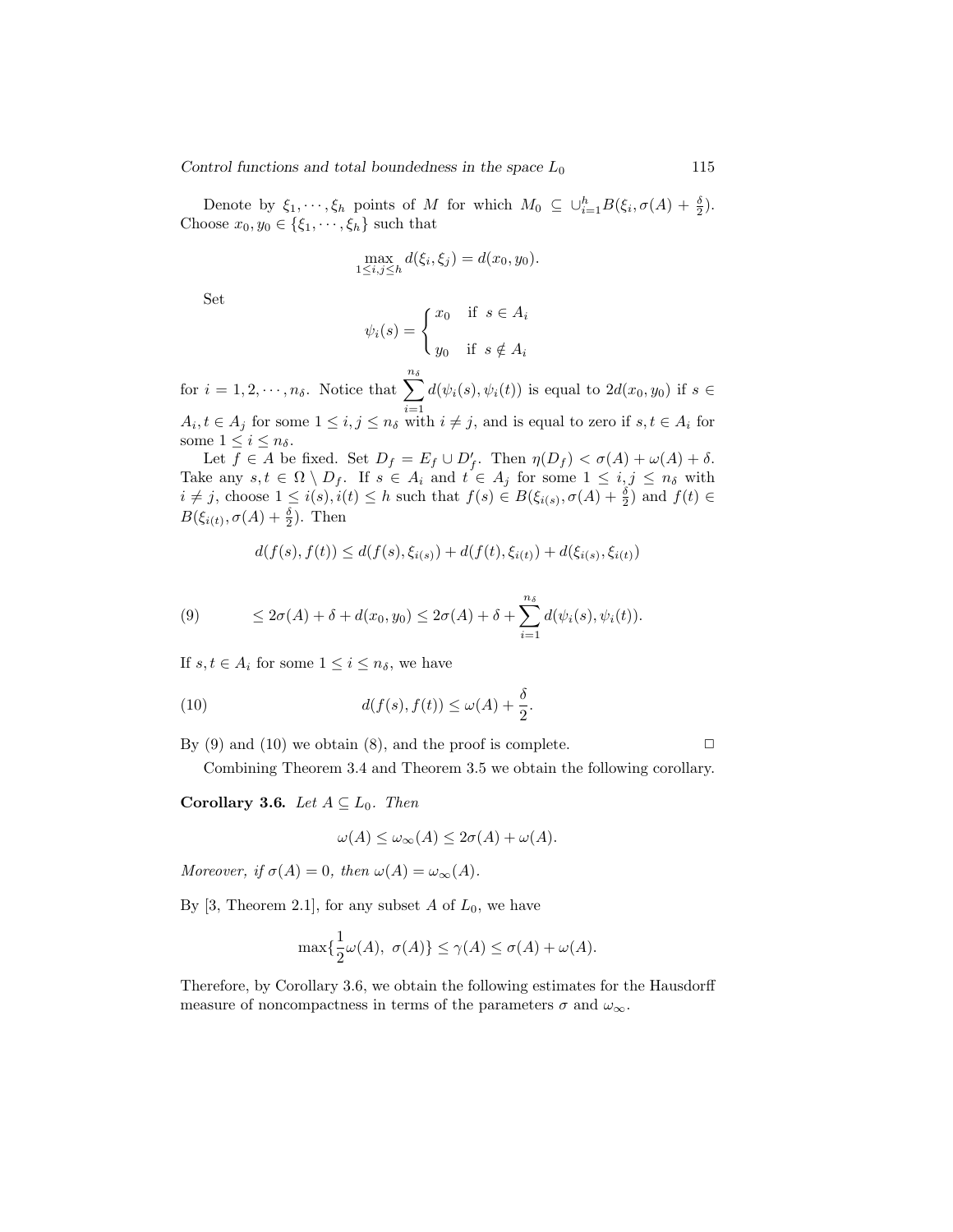Corollary 3.7. Let  $A \subseteq L_0$ . Then

$$
\max\{\frac{1}{4}\omega_{\infty}(A), \ \sigma(A)\} \leq \gamma(A) \leq \sigma(A) + \omega_{\infty}(A).
$$

In particular, A is totally bounded if and only if  $\sigma(A) = \omega_{\infty}(A) = 0$ .

In [3, Section 4] measures of noncompactness have been extended to subsets of a uniform space (cf. [7, Definition 1.2.1]).

Precisely, let  $G = (G, \mathcal{U})$  be a uniform space and the uniformity  $\mathcal{U}$  be generated by a family of pseudometrics  $\{d_i, i \in I\}$ . Let W be a nonempty set and suppose  $\mathcal{P}(W)$  endowed with a Freechet-Nicodym topology generated by a family of submeasures  $\{\eta_i, j \in J\}$ . Set, for any  $f, g \in F = \{f : W \to G\},\$ 

$$
\rho_{ij} = \inf\{a > 0 : \eta_j(\{x \in W : d_i(f(x), g(x)) \ge a\}) \le a\}.
$$

Let  $A \subseteq \mathcal{P}(W)$  be an algebra. Denote by  $L_{ij}$  the closure of the set of all A-simple functions in  $(F, \rho_{ij})$ . On the other hand if  $\mathcal{U}_0$  is the uniformity generated by the family of pseudometrics  $\{\rho_{ij}, (i,j) \in I \times J\}$  we denote by  $L_0(\mathcal{A}, W, G, \mathcal{U}_0)$  the closure of the set of all A-simple functions in  $(F, \mathcal{U}_0)$ . Then  $L_0(\mathcal{A}, W, G, \mathcal{U}_0) \subseteq$  $L_{ij}$  for all  $(i, j) \in I \times J$ .

**Definition 3.8** For  $A \subseteq L_0(\mathcal{A}, W, G, \mathcal{U}_0)$ , we define  $\gamma(A)$ ,  $\sigma(A)$  and  $\omega_\infty(A)$  as functions from  $I \times J$  to  $[0,\infty]$  by setting

$$
\gamma(A)(i,j) = \gamma^{ij}(A)
$$

$$
\sigma(A)(i,j) = \sigma^{ij}(A)
$$

$$
\omega_{\infty}(A)(i,j) = \omega_{\infty}^{ij}(A),
$$

where  $\omega_{\infty}^{ij}(A)$ ,  $\sigma^{ij}(A)$  and  $\gamma^{ij}(A)$  denote the values of the corresponding parameters in the space  $L_{ij}$ .

We consider the natural partial ordering in the set of all functions from  $I \times J$ to  $[0,\infty]$ , i.e.  $h_1 \leq h_2$  if and only if  $h_1(i,j) \leq h_2(i,j)$ ,  $\forall (i,j) \in I \times J$ . Since  $L_0(\mathcal{A}, W, G, \mathcal{U}_0)$  is dense in  $(L_{ij}, \rho_{ij})$  the Hausdorff measure of noncompactness of a subset  $A \subseteq L_0(\mathcal{A}, W, G, \mathcal{U}_0)$  calculated in  $(L_{ij}, \rho_{ij})$  coincides with  $\gamma_{ij}(A)$ calculated in  $(L_0, \rho_{ij})$ . Therefore by Corollary 3.7 we get the following inequalities.

**Corollary 3.9** Let A be a subset of  $L_0(A, W, G, \mathcal{U}_0)$ . Then we have

$$
\max\{\frac{1}{4}\omega_{\infty}(A), \ \sigma(A)\} \leq \gamma(A) \leq \sigma(A) + \omega_{\infty}(A).
$$

From now till the end of this section, we will consider  $L_0 = L_0(\mathcal{A}, \Omega, M, \eta)$ again, as at the beginning of the section.

The next theorem is one of our main results. It improves the inequality  $\omega_{\infty}(A) \leq 2\sigma(A) + \omega(A)$  (Theorem 3.5).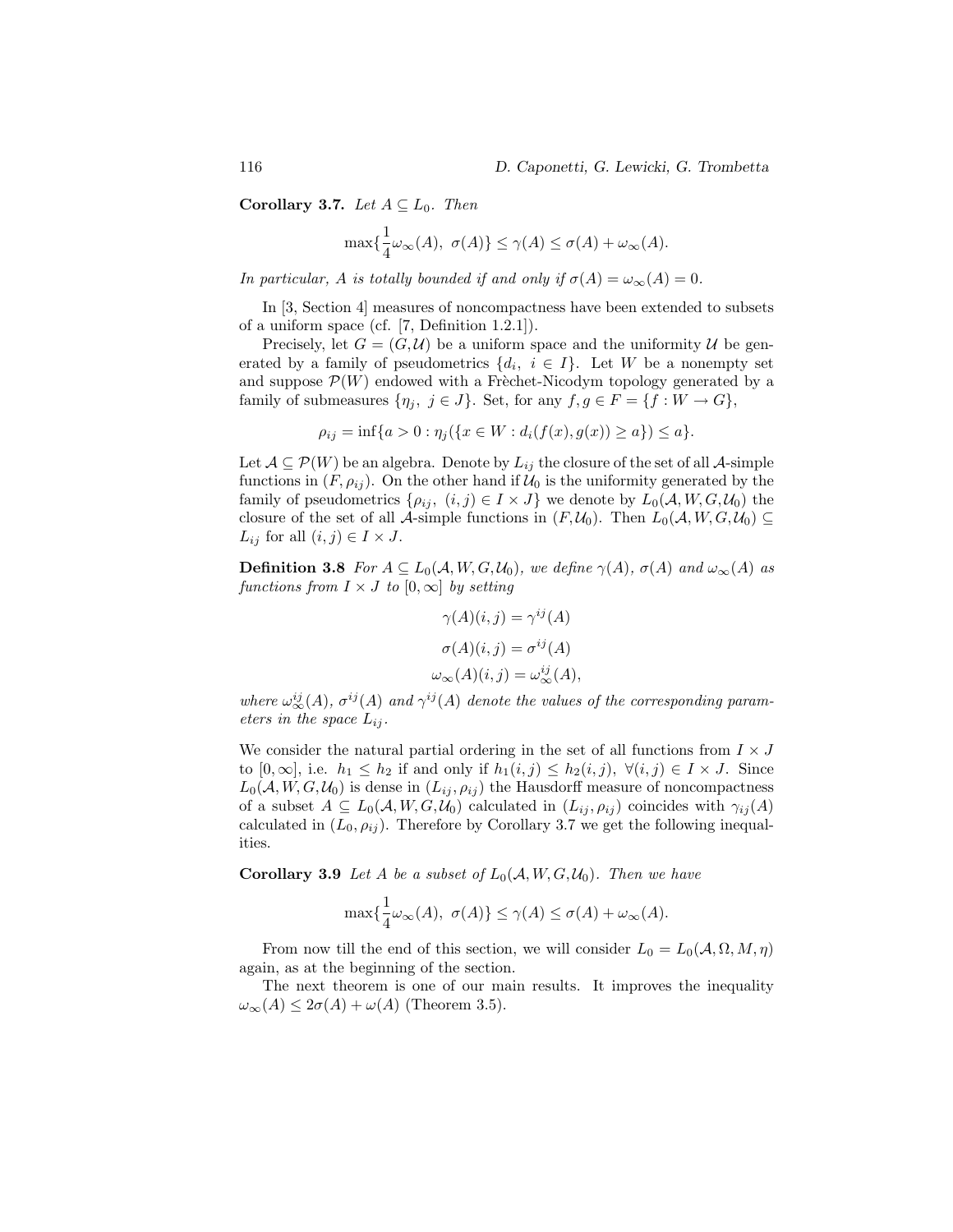Control functions and total boundedness in the space  $L_0$  117

#### Theorem 3.10. Let  $A \subseteq L_0$ .

(i) Assume that  $\inf\{d(x,y): x,y \in M \text{ with } d(x,y) > 0\} = 0$ , and let  $\eta$  be σ-subadditive. If  $\omega(A) = 0$ , then for any  $\delta > 0$  there exists a sequence  $\{\psi_i\}$  in  $L_0$  such that for all  $f \in A$  there exists a set  $D_f \subseteq \Omega$  with  $\eta(D_f) < \sigma(A) + \delta$  for which

$$
d(f(s), f(t)) \le 2\sigma(A) + \sum_{j=1}^{\infty} d(\psi_j(s), \psi_j(t))
$$

for all  $s, t \in \Omega \setminus D_f$ , and the series is uniformly convergent in  $\Omega \times \Omega$ .

(ii) Assume  $\inf \{ d(x, y) : x, y \in M \text{ with } d(x, y) > 0 \} = \alpha > 0.$ If  $\omega(A) < \alpha$ , then for any  $\delta > 0$  there exists a sequence  $\{\psi_i\}$  in  $L_0$  such that for all  $f \in A$  there exists a set  $D_f \subseteq \Omega$  with  $\eta(D_f) < \sigma(A) + \omega(A) + \delta$  for which

$$
d(f(s), f(t)) \le 2\sigma(A) + \omega(A) + \sum_{j=1}^{\infty} d(\psi_j(s), \psi_j(t))
$$

for all  $s, t \in \Omega \setminus D_f$ , and the series is uniformly convergent in  $\Omega \times \Omega$ .

*Proof.* Choose  $\overline{x}, \overline{y} \in M$  such that  $d(\overline{x}, \overline{y}) > 0$ . Fix  $\delta > 0$  with  $\delta < 2d(\overline{x}, \overline{y})$ . Applying the definition of  $\sigma(A)$  select a set  $M_0 \subseteq M$  such that  $\gamma(M_0) < \sigma(A)$  +  $\frac{\delta}{2}$ , and for  $f \in A$  let  $E_f \subseteq \Omega$  be so chosen that  $\eta(E_f) < \sigma(A) + \frac{\delta}{2}$  and

$$
f(\Omega \setminus E_f) \subseteq M_0.
$$

Let  $\xi_1, \dots, \xi_h$  be the points of M for which  $M_0 \subseteq \bigcup_{i=1}^h B(\xi_i, \sigma(A) + \frac{\delta}{2})$ . Choose  $x_0, y_0 \in {\xi_1, \dots, \xi_n}$  such that

(11) 
$$
\max_{1 \le i,j \le h} d(\xi_i, \xi_j) = d(x_0, y_0).
$$

Now we prove (i). For any  $k = 1, 2, \dots$ , we select the points  $x_k$  and  $y_k$  in M such that the sequence  $d(x_k, y_k)$  is decreasing and

$$
\sum_{k=1}^{\infty} d(x_k, y_k) \le \frac{\delta}{4}.
$$

Set  $\delta_k = 2d(x_k, y_k)$ , for  $k = 1, 2, \cdots$ . Since  $\omega(A) = 0$ , we can choose a partition  ${A_{n_{k-1}+1}^k, A_{n_{k-1}+2}^k, \dots, A_{n_k}^k}$  (where  $n_0 = 0$ ) of  $\Omega$  in A and, for each  $f \in A$ , a set  $D_f^k \subseteq \Omega$  with  $\eta(D_f^k) < \delta_k$  such that

$$
\text{diam} f(A_j^k \setminus D_f^k) \le \delta_k
$$

for  $j = n_{k-1} + 1, n_{k-1} + 2, \cdots, n_k$ .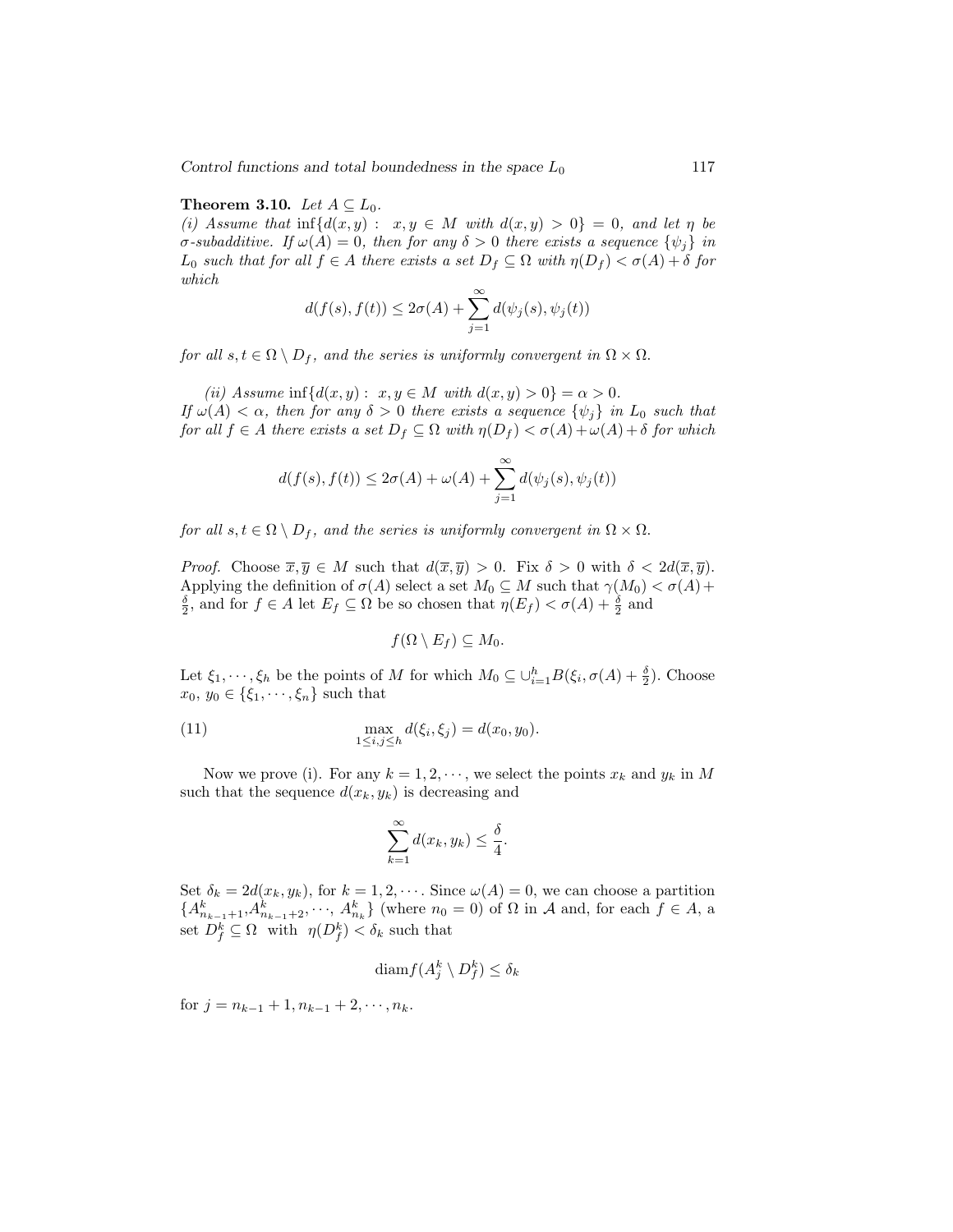Then we set

$$
\psi_j(s) = \begin{cases} \overline{x} & \text{if } s \in A_j^1 \\ \overline{y} & \text{if } s \notin A_j^1 \end{cases}
$$

for  $j = 1, 2, \dots, n_1$ , and

$$
\psi_{n_1+j}(s) = \begin{cases} x_{k-1} & \text{if } s \in A_j^k \\ y_{k-1} & \text{if } s \notin A_j^k \end{cases}
$$

for  $k = 1, 2, \dots$ , and  $j = n_{k-1} + 1, n_{k-1} + 2, \dots, n_k$ .

 $k = 1, 2, \dots$ , and  $j = n_{k-1} + 1, n_{k-1} + 2, \dots, n_k$ .<br>We notice that  $\sum_{j=1}^{n_1} d(\psi_j(s), \psi_j(t))$  is equal to zero if  $s, t \in A_j^1$  for some  $1 \leq j \leq n_1$ , and is equal to  $2d(\overline{x}, \overline{y})$  if  $s \in A_i^1, t \in A_j^1$  for some  $1 \leq i, j \leq n_1$  with  $i \neq j$ . Analogously,  $\sum_{j=n_{k-1}+1}^{n_k} d(\psi_{n_1+j}(s), \psi_{n_1+j}(t))$  is equal to zero if  $s, t \in A_j^k$ for some  $n_{k-1} + 1 \leq j \leq n_k$ , and is equal to  $\delta_{k-1}$  (where  $\delta_0 = 2d(x_0, y_0)$ ) if  $s \in A_i^k, t \in A_j^k$  for some  $n_{k-1} + 1 \leq i, j \leq n_k$  with  $i \neq j$ .

Let  $f \in A$  be fixed. Set  $D_f = E_f \cup (\cup_{k=1}^{\infty} D_f^k)$ . Then  $\eta(D_f) < \sigma(A) + \delta$ . Take any  $s, t \in \Omega \setminus D_f$ .

If  $s \in A_i^1$  and  $t \in A_j^1$  for some  $1 \leq i, j, \leq n_1$  with  $i \neq j$ , choose  $1 \leq i(s), i(t) \leq j$ h such that  $f(s) \in B(\xi_{i(s)}, \sigma(A) + \frac{\delta}{2})$  and  $f(t) \in B(\xi_{i(t)}, \sigma(A) + \frac{\delta}{2})$ . Then by (11) and our choice of  $\delta$  we have

$$
d(f(s), f(t)) \le d(f(s), \xi_{i(s)}) + d(f(t), \xi_{i(t)}) + d(\xi_{i(s)}, \xi_{i(t)})
$$

(12) 
$$
\leq 2\sigma(A) + \delta + d(x_0, y_0) \leq 2\sigma(A) + \sum_{j=1}^{2n_1} d(\psi_j(s), \psi_j(t)).
$$

If for any  $k = 1, 2, \dots$ , we can find an index  $n_{k-1} + 1 \leq j(k) \leq n_k$  such that  $s, t \in A_{j(k)}^k$ , then for all  $f \in A$ , and any k, we have

$$
d(f(s), f(t)) \le \delta_k.
$$

Consequently,

(13) 
$$
d(f(s), f(t)) = 0.
$$

Now suppose, there is an index  $1 \leq i \leq n_1$  such that  $s, t \in A_i^1$  and there is a  $k \geq 2$  such that  $s \in A_i^k$  and  $t \in A_j^k$ , for some  $n_{k-1}+1 \leq i, j \leq n_k$  with  $i \neq j$ . Let  $\overline{k}$  the first of those k's. Since  $s, t \in A_j^{k-1}$ , for some index  $n_{\overline{k}-2} + 1 \leq j \leq n_{\overline{k}-1}$ , we have

$$
d(f(s), f(t)) \le \delta_{\overline{k}-1}.
$$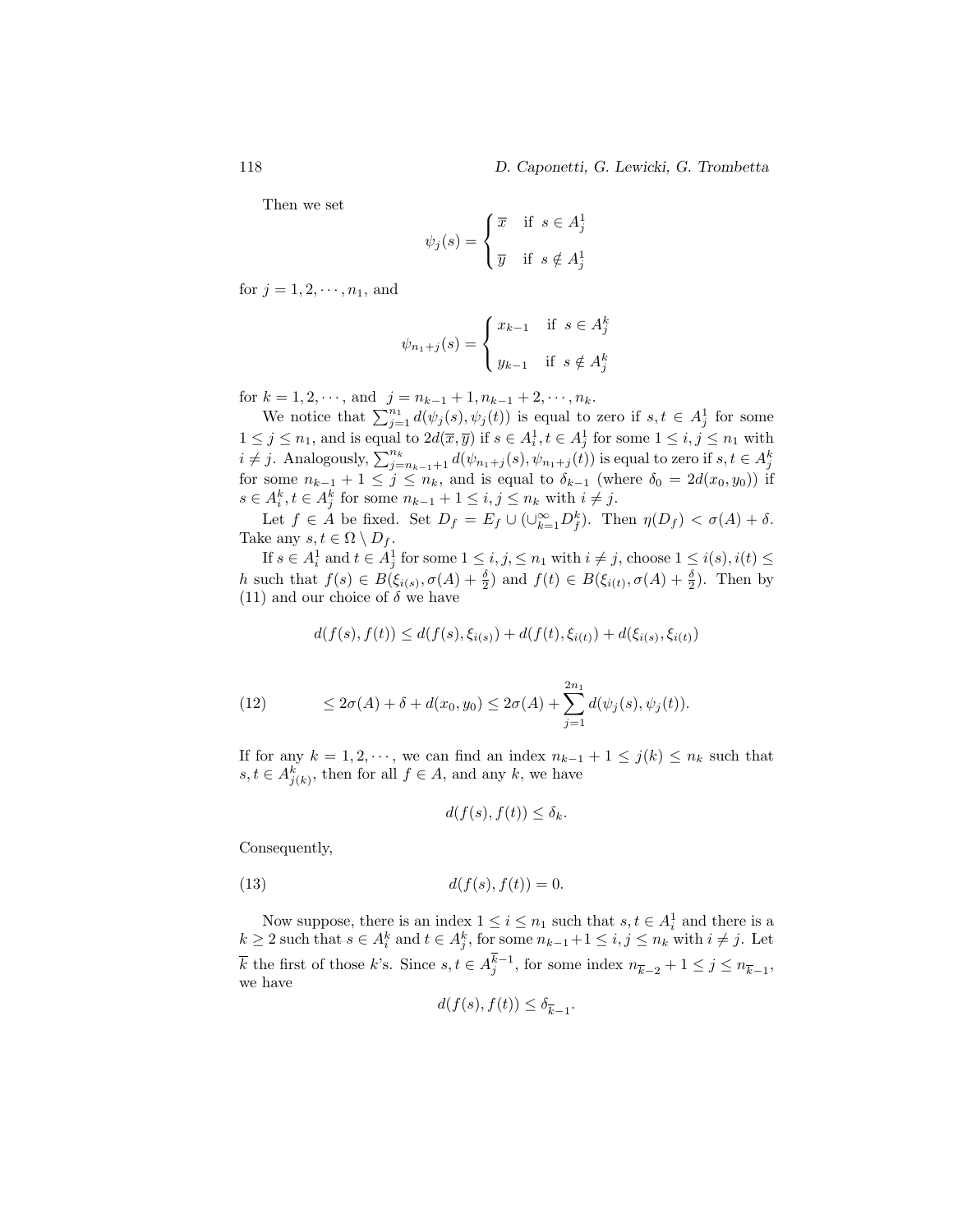Thus we have

(14) 
$$
d(f(s), f(t)) \leq \sum_{j=n_{\overline{k}-1}+1}^{n_{\overline{k}}} d(\psi_{n_1+j}(s), \psi_{n_1+j}(t)).
$$

By (12)-(14) we obtain, for any  $f \in A$  and any  $s, t \in \Omega \setminus D_f$ , the desired inequality

$$
d(f(s), f(t)) \leq 2\sigma(A) + \sum_{j=1}^{\infty} d(\psi_j(s), \psi_j(t)).
$$

The proof of (ii) goes in the same manner as in (i) by using a single partition of  $\Omega$  in A. We may assume that  $\delta$  satisfies  $\omega(A) + \frac{\delta}{2} < \alpha$ .

Find a partition  $\{A_1, A_2, \dots, A_n\}$  of  $\Omega$  in  $\mathcal A$  and for each  $f \in A$  a set  $D'_f \subseteq \Omega$ with  $\eta(D'_f) < \omega(A) + \frac{\delta}{2}$  such that  $\text{diam}_f(A_i \setminus D'_f) \leq \omega(A) + \frac{\delta}{2}$ . Hence, by the hypothesis and our choice of  $\delta$ , we have for  $i = 1, 2, \dots, n$ 

$$
\text{diam} f(A_i \setminus D'_f) = 0.
$$

Then we set

$$
\psi_j(s) = \begin{cases} \overline{x} & \text{if } s \in A_j \\ \overline{y} & \text{if } s \notin A_j \end{cases}
$$

for  $j = 1, 2, \dots, n_1$ , and

$$
\psi_j(s) = \begin{cases} x_0 & \text{if } s \in A_j \\ y_0 & \text{if } s \notin A_j \end{cases}
$$

for  $j = n_1 + 1, n_1 + 2, \dots, 2n_1$ .

Let  $f \in A$  be fixed. Set  $D_f = E_f \cup D'_f$ . Then  $\eta(D_f) < \sigma(A) + \omega(A) + \delta$ . Take any  $s, t \in \Omega \setminus D_f$ .

If  $s \in A_i$ ,  $t \in A_j$  for  $1 \leq i, j \leq n$  with  $i \neq j$  by (12) we have

$$
d(f(s), f(t)) \leq 2\sigma(A) + \sum_{j=1}^{2n_1} d(\psi_j(s), \psi_j(t)).
$$

If  $s, t \in A_i$  for some  $1 \leq i \leq n$ , we have already observed that  $d(f(s), f(t)) = 0$ , which completes the proof.

The following corollary characterizes the subsets of  $L_0$  for which  $\omega_{\infty}(A) = 0$ .

Corollary 3.11. Let  $A \subseteq L_0$  with  $\sigma(A) = 0$ . Assume either inf $\{d(x,y) : x, y \in M \text{ with } d(x,y) > 0\} = 0$ , and  $\eta$  to be  $\sigma$ subadditive or inf $\{d(x, y) : x, y \in M \text{ with } d(x, y) > 0\} = \alpha > 0.$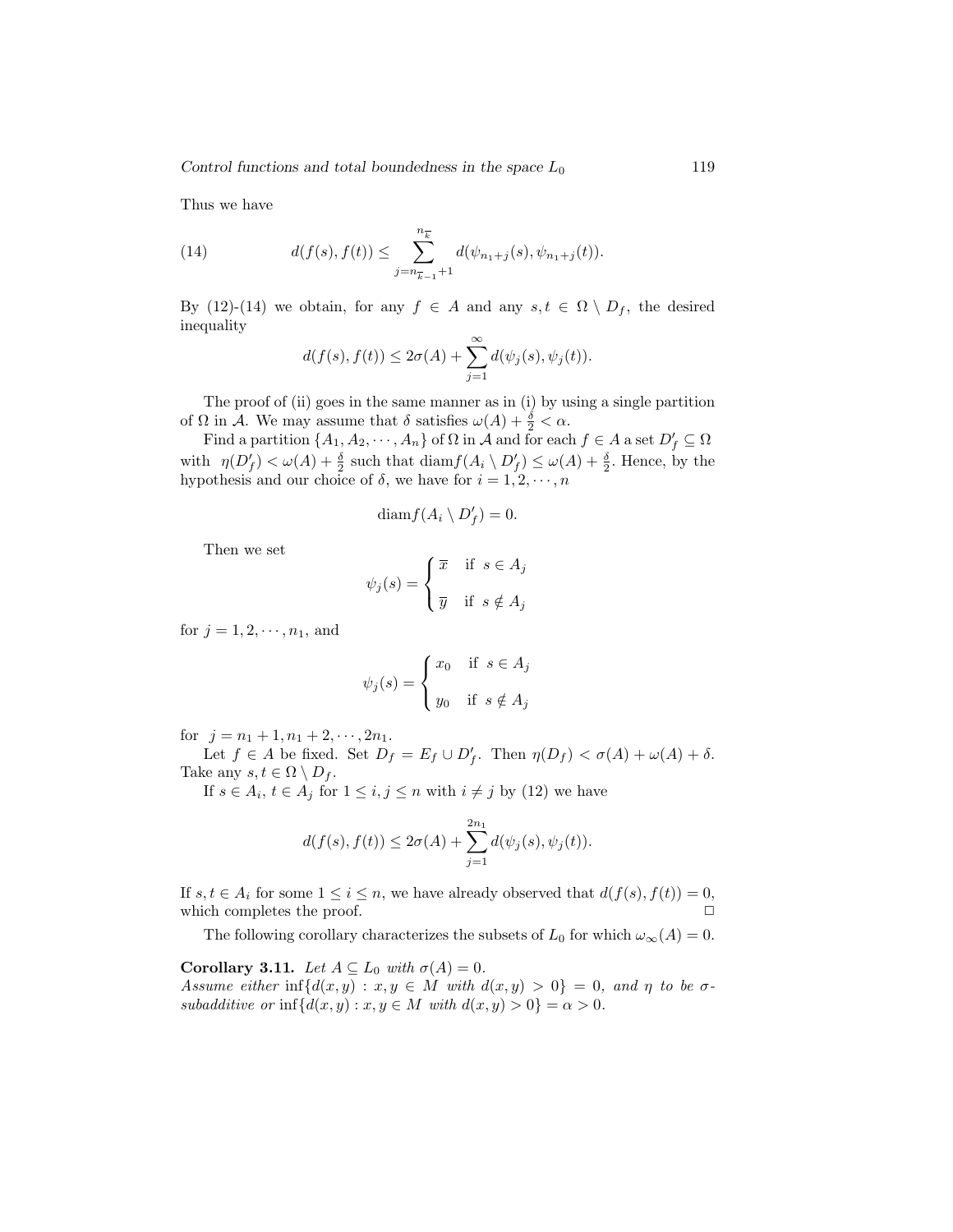Then  $\omega_{\infty}(A) = 0$  if and only if for any  $\delta > 0$  there exists a sequence  $\{\psi_j\}$  in  $L_0$ such that for all  $f \in A$  there exists a set  $D_f \subseteq \Omega$  with  $\eta(D_f) < \delta$  for which

$$
d(f(s), f(t)) \le \sum_{j=1}^{\infty} d(\psi_j(s), \psi_j(t))
$$

for all  $s, t \in \Omega \setminus D_f$ , and the series is uniformly convergent in  $\Omega \times \Omega$ .

Indeed, by the definition of  $\omega_{\infty}(A)$  we readily see that the condition is sufficient. The necessity follows from Theorem 3.10.  $\Box$ 

#### 4. The space  $\beta$

In this section we consider the case when  $\eta = \eta_{\infty}$ . Then  $L_0 = \mathcal{B}$ , and for  $A \subseteq \mathcal{B}$  the parameters  $\omega_{\infty}(A)$ ,  $\omega(A)$  and  $\sigma(A)$  can be defined in a simpler manner. Namely,

$$
\omega_{\infty}(A) = \inf \{ \epsilon > 0 : \exists \text{ a sequence } \{ \psi_j \} \text{ in } \mathcal{B} \text{ such that, } \forall f \in A \text{ and } \forall s, t \in \Omega
$$

$$
d(f(s), f(t)) \le \epsilon + \sum_{j=1}^{\infty} d(\psi_j(s), \psi_j(t))
$$
and the series is uniformly convergent in  $\Omega \times \Omega$ 

eries is uniformly convergent in  $\Omega \times \Omega$ 

- $\omega(A) = \inf \{ \epsilon > 0 : \text{there exists a finite partition } \{A_1, A_2, \cdots, A_n\} \text{ of } \Omega \text{ in } A \}$ such that,  $\forall f \in A$ , diam $f(A_i) \leq \epsilon$ , for  $i = 1, 2, \dots, n$
- $\sigma(A) = \inf \{ \epsilon > 0 : \exists M_0 \subseteq M \text{ with } \gamma(M_0) \leq \epsilon \text{ such that, } \forall f \in A,$  $f(\Omega) \subset M_0$ .

**Theorem 4.1.** Let  $A \subseteq \mathcal{B}$ . Then there exists a sequence  $\{\psi_j\}$  in  $\mathcal{B}$  such that

$$
d(f(s), f(t)) \le \max\{2\sigma(A), \omega(A)\} + \sum_{j=1}^{\infty} d(\psi_j(s), \psi_j(t))
$$

for all  $s, t \in \Omega$ ,  $f \in A$ , and the series is uniformly convergent in  $\Omega \times \Omega$ .

Proof. The theorem follows in a straightforward manner from the proof of Theorem 3.10 when rewritten using the above formulation of the parameters. We have to precise that, using the same notation of Theorem 3.10, in the first part of the proof, for any  $k = 1, 2, \dots$ , we have to choose a partition  $\{A_{n_{k-1}+1}^k, A_{n_{k-1}+2}^k, \dots, A_{n_k}^k\}$  $A_{n_k}^k$  of  $\Omega$  in A such that

$$
\operatorname{diam} f(A_j^k) \le \omega(A) + \delta_k
$$
\n
$$
\text{for } j = n_{k-1} + 1, n_{k-1} + 2, \dots, n_k.
$$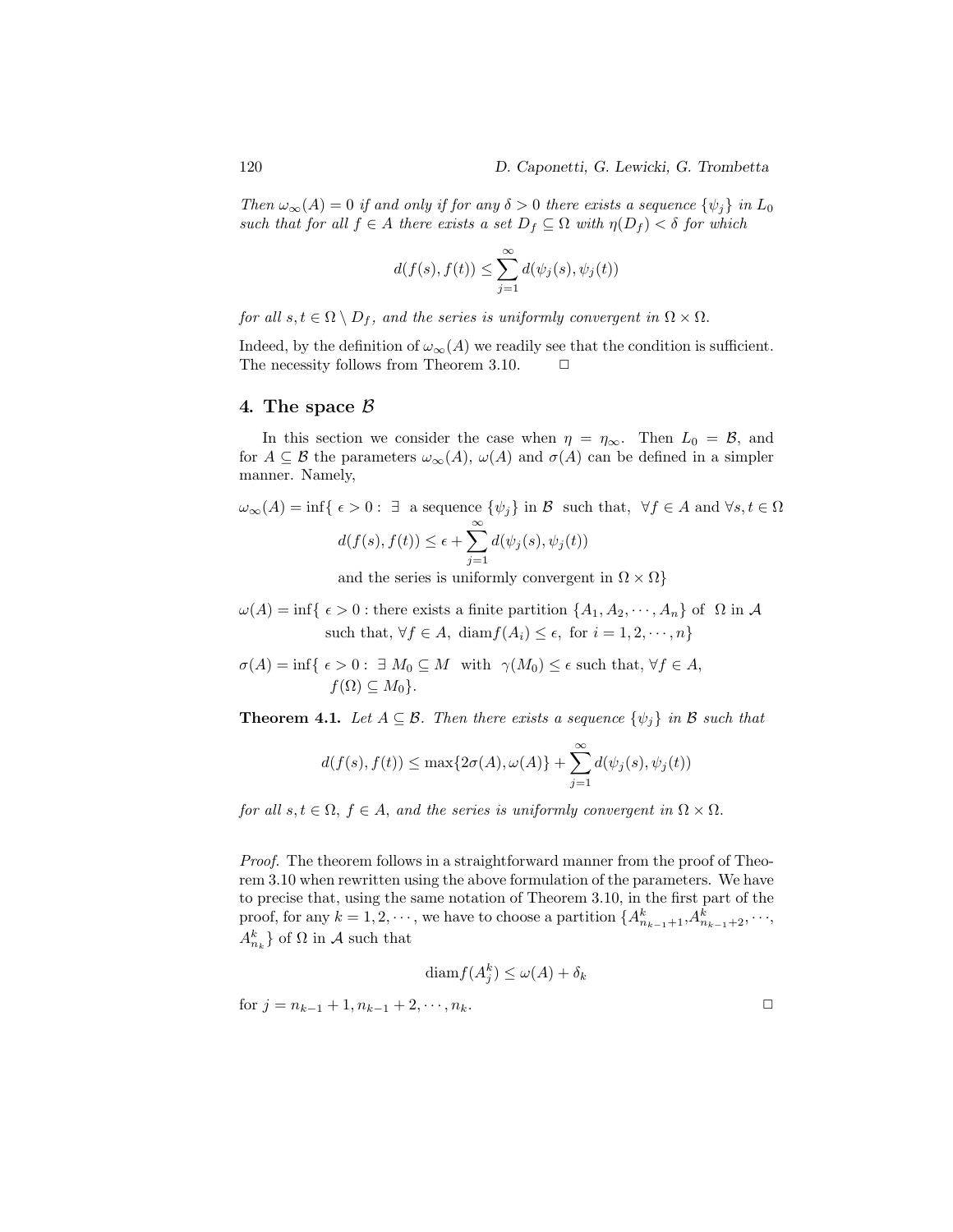**Remark 4.2.** If  $\sigma(A) = 0$ , by Theorem 4.1, corresponding to the value  $\omega_{\infty}(A)$ , there exists a sequence  $\{\psi_i\}$  in B such that

(15) 
$$
d(f(s), f(t)) \leq \omega_{\infty}(A) + \sum_{j=1}^{\infty} d(\psi_j(s), \psi_j(t))
$$

for all  $s, t \in \Omega$ ,  $f \in A$ , and the series is uniformly convergent in  $\Omega \times \Omega$ . The sequence  $\{\psi_i\}$  cannot be replaced by a finite number of functions. Indeed, [5, Example 4] provides the example of a subset A of  $\mathcal{B}(\mathcal{P}(\Omega), \Omega, R)$  with  $\omega_{\infty}(A) =$ 0, for which it is not possible to replace the series in (15) by a finite sum.  $\Box$ 

Then we obtain the following estimates of  $\gamma$  in  $\beta$ .

Corollary 4.3. Let  $A \subseteq \mathcal{B}$ , then

$$
\max\{\frac{1}{2}\omega_{\infty}(A), \ \sigma(A)\} \leq \gamma(A) \leq \sigma(A) + \omega_{\infty}(A).
$$

**Remark 4.4.** Let  $M = R^n$  and  $A \subseteq \mathcal{B}$ . In this case it has been observed in [3, p. 579] that  $\gamma(A) \leq \sigma(A) + \frac{1}{2}\omega(A)$ , therefore by Corollary 4.3 we have

$$
\max\{\frac{1}{2}\omega_{\infty}(A), \ \sigma(A)\} \le \gamma(A) \le \sigma(A) + \frac{1}{2}\omega_{\infty}(A). \qquad \Box
$$

In the sequel of this section  $\Omega$  is a topological space. Denote by  $BTC(\Omega, M)$ the space of all continuous functions from  $\Omega$  to M for which  $f(\Omega)$  is totally bounded. Then

$$
BTC(\Omega, M) \subseteq BT(\Omega, M) = \mathcal{B}(\mathcal{P}(\Omega), \Omega, M).
$$

Let A be a subset of  $BTC(\Omega, M)$ . We want to consider the Hausdorff measures of noncompactness  $\gamma_{BTC}(A)$  and  $\gamma(A)$ . It is easy to check that

(16) 
$$
\gamma(A) \leq \gamma_{BTC}(A) \leq 2\gamma(A).
$$

Therefore we obtain

$$
\max\{\frac{1}{2}\omega_{\infty}(A), \ \sigma(A)\} \leq \gamma_{BTC}(A) \leq 2\sigma(A) + 2\omega_{\infty}(A).
$$

We point out that the estimates in (16) are the best possible even when  $\Omega$  is a compact metric space and  $M = R^n$ .

Indeed, on the one hand  $\gamma(A) = \frac{1}{2}\omega(A)$ , on the other hand, by [4, Theorem 7.1.2], we have  $\gamma_C(A) = \frac{1}{2}\omega_0(A)$ , where  $\omega_0(A)$  is the uniform parameter of equicontinuity. Therefore we have  $\omega(A) \leq \omega_0(A) \leq 2\omega(A)$  (cf. [3, Prop. 5.1]) and  $[3, \text{Examples } 5.1 \text{ (a),(b)}]$  show that the estimates are the best possible.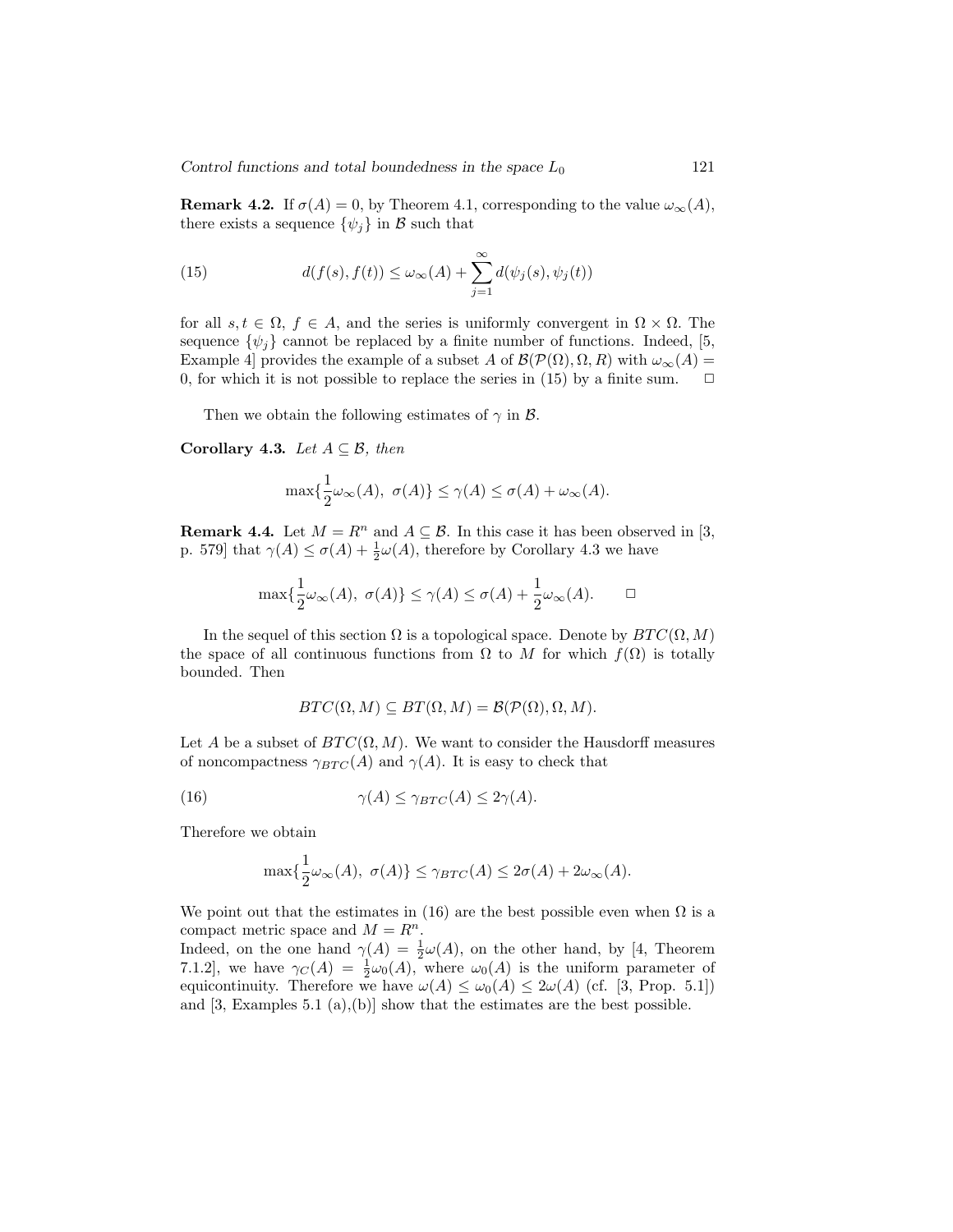**Corollary 4.5.** Let  $A \subseteq BTC(\Omega, M)$  with  $\sigma(A) = 0$ . Then A is totally bounded if and only if there exists a sequence  $\{\psi_i\}$  in B such that

$$
d(f(s), f(t)) \le \sum_{j=1}^{\infty} d(\psi_j(s), \psi_j(t))
$$

for all  $s, t \in \Omega$ ,  $f \in A$  and the series is uniformly convergent in  $\Omega \times \Omega$ .

**Remark 4.6.** If  $M = R$ , then  $BC(\Omega, R) = BTC(\Omega, R)$ . Therefore Corollary 4.5 yields Theorem 1.1.  $\Box$ 

## 5. Sadovskii fixed point Theorem

Let M be a normed space, then  $\mathcal{B}(\mathcal{A}, \Omega, M)$  is a normed space when endowed with the sup norm. It can be checked that in this setting  $\sigma$  and  $\omega_{\infty}$  satisfy the following properties.

**Proposition 5.1.** Let A, B be subsets of  $\mathcal{B}(\mathcal{A}, \Omega, M)$ . Then the following conditions hold:

(i)  $A \subseteq B$  implies  $\sigma(A) \leq \sigma(B)$  and  $\omega_{\infty}(A) \leq \omega_{\infty}(B)$ ; (ii)  $\sigma(\overline{A}) = \sigma(A)$  and  $\omega_{\infty}(\overline{A}) = \omega_{\infty}(A)$ ; (iii)  $\sigma(coA) = \sigma(A)$  and  $\omega_{\infty}(coA) = \omega_{\infty}(A);$ (iv)  $\sigma(A \cup \{f\}) = \sigma(A)$  and  $\omega_{\infty}(A \cup \{f\}) = \omega_{\infty}(A)$  for every  $f \in \mathcal{B}$ .

Let  $\varphi = \sigma + \omega_{\infty}$ . Then  $\varphi$  is monotone and invariant under the passage to convex closure. Moreover, by (iv)  $\varphi$  is additively-nonsingular. Then the following fixed point theorem of Sadovskii holds (see [1, Theorem 1.5.11]).

**Theorem 5.2.** Let K be a nonempty complete and convex subset of  $\beta$  for which  $\varphi(K)$  is finite. Let  $T: K \to K$  be a condensing mapping, i.e.

$$
\varphi(T(A)) < \varphi(A)
$$

for any subset  $A$  of  $K$  which is not totally bounded. Then  $T$  has at least a fixed point in K.

### References

- [1] Akhmerov, R.R., Kamenskii, M.I., Potapov, A.S., Rodikna, A.E., Sadovskii, B.N., Measures of noncompactness and condensing operators, Oper. Theory Adv. Appl. 55, 1992.
- [2] Appell, J., De Pascale, E., Su alcuni parametri connessi con la misura di non compattezza di Hausdorff in spazi di funzioni misurabili, Boll. Un. Mat. Ital. (6), 3-B (1984), 497-515.